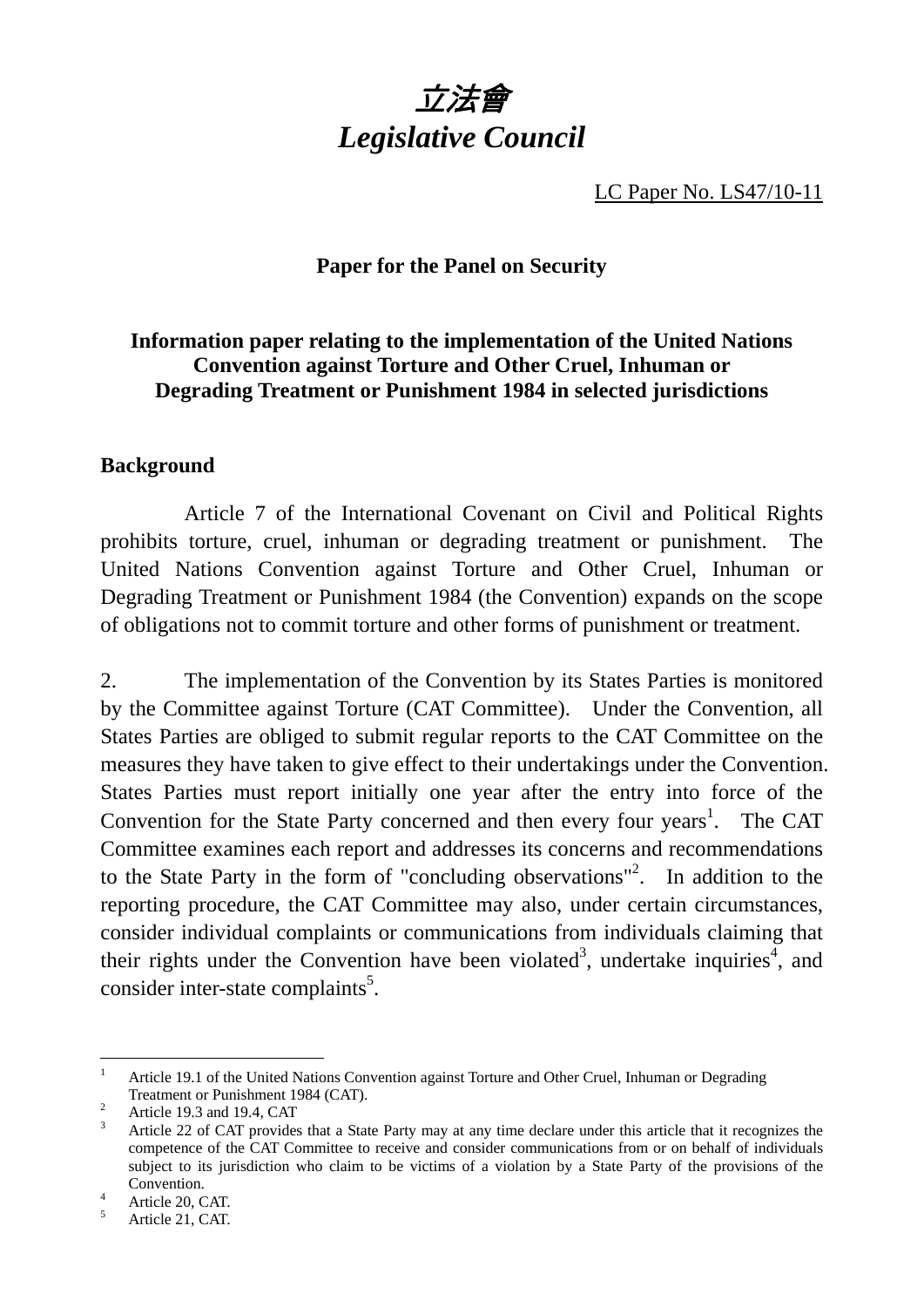3. The Convention has been applied to Hong Kong since  $1992^6$ . . At present, torture claims made under Article 3 of the Convention are handled by the Immigration Department according to a set of administrative procedures. At the meeting of the Panel on Security on 2 November 2010, members asked the Research Division to undertake a research on the mechanisms for handling torture claims in the United States, Australia, the United Kingdom, Switzerland and Japan (the selected jurisdictions) and the Legal Service Division to advise whether these mechanisms had been subject to legal challenge in order to assist members in considering the Administration's legislative proposal on a statutory mechanism for handling torture claims.

#### **Judicial authorities on the implementation of the Convention in the selected jurisdictions**

4. The Legal Service Division has reviewed decisions of the domestic courts concerning the implementation of the Convention in Australia, the United States (US) and the United Kingdom (UK). These cases primarily relate to the merits of the applications based on the facts of individual cases (i.e. whether the claimant has established a credible claim for protection on the ground that he was likely to be tortured upon deportation), the proper construction of relevant legislative provisions under the respective domestic laws<sup>7</sup> and whether decisions made by the authorities under the relevant laws were made correctly<sup>8</sup>. We have not been able to find any decisions of the domestic courts in the above three jurisdictions that touch upon the lawfulness of the statutory mechanisms for handling torture claims or whether those mechanisms are incompatible with the Convention. As to Japan and Switzerland, we have not been able to find relevant cases on the subject.

l 6 Since 1 July 1997, CAT applies to the Hong Kong Special Administrative Region through the People's Republic of China : United Nations Treaty Collection Webpage (2011) *Chapter IV Human Rights, Item 9 Convention Against Torture and Other Cruel, Inhuman and Degrading Treatment or Punishment (*endnote 6)*.*  ≪http://treaties.un.org/Pages/ViewDetails.aspx?src=TREATY&mtdsg\_no=IV-9&chapter=4&lang=en#5≫  $[Accessed April 2011]$ .

For example, the application and interpretation of section 198(6) of the Australian Migration Act 1958 which deals with the removal of an unlawful non-citizen was considered in *NATB & Others v Minister for Immigration and Multicultural and Indigenous Affairs* 80 ALD 799 (Federal Court of Australia) 16 December 2003 and *Saak v Minister for Immigration and Minister for Immigration and Multicultural and Indigenous Affairs* 2004 FCA 104.

For example, in *R (on the application of MD (Gambia)) v Secretary of State for the Home Department* [2011] All ER(D) 189, the issues before the English Court of Appeal were whether the Secretary of State's decisions under the UK Nationality, Immigration and Asylum Act 2002 to include Gambia in the list of "safe" countries for deportation and to certify the claimant's case as clearly unfounded were correctly made.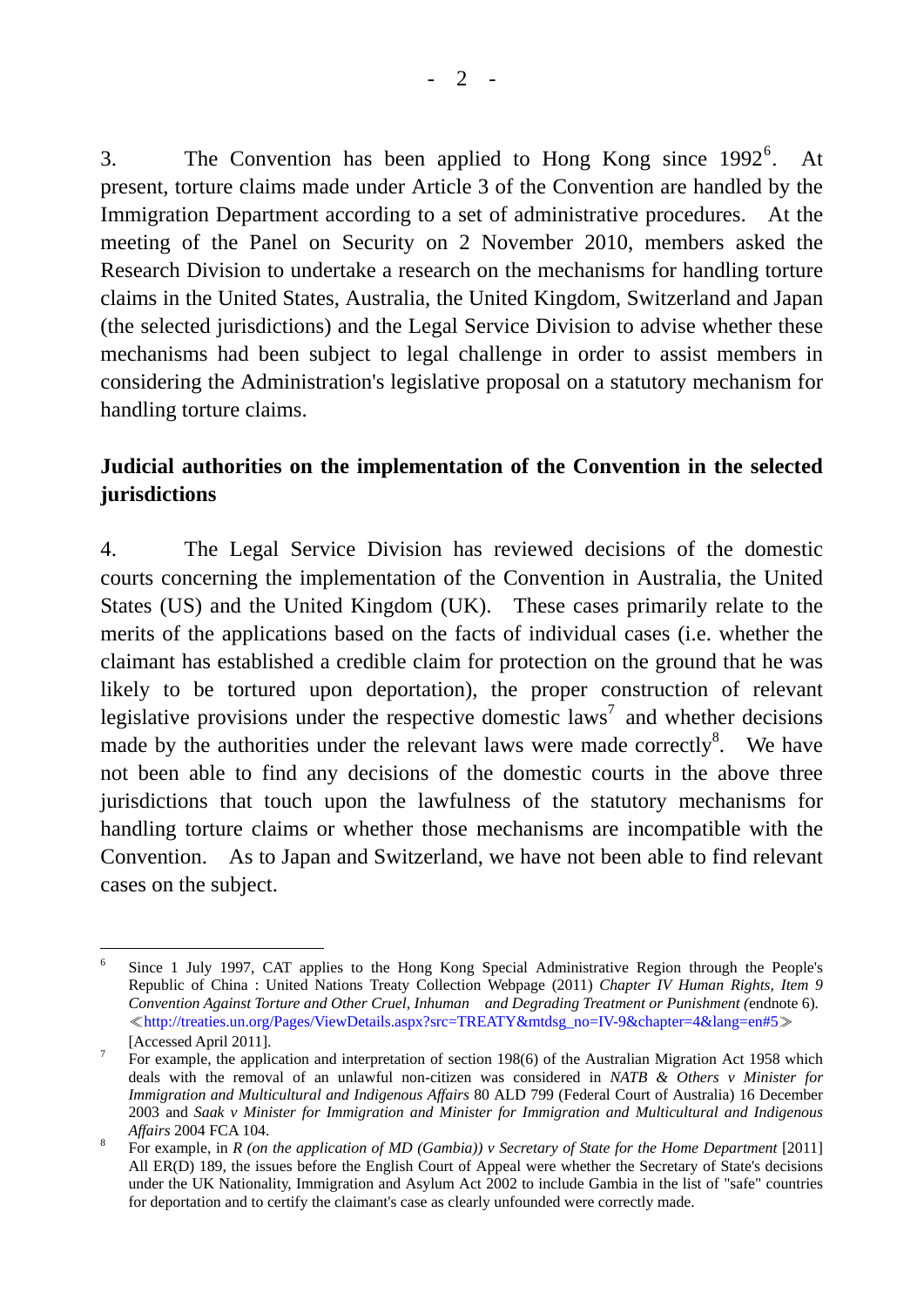# **CAT Committee's comments and observations on domestic laws of the selected jurisdictions**

5. In monitoring the implementation of the Convention by States Parties through a reporting procedure and consideration of complaints, the CAT Committee will give its views and observations to the States Parties concerned. To assist members of the Security Panel in considering the Administration's legislative proposal on torture claim screening mechanism at the Panel meeting on 12 April 2011, the ensuing paragraphs set out the comments and observations given by the CAT Committee on the domestic laws of the selected jurisdictions to implement the Convention.

## Meaning of "torture"

6. Article 1 of the Convention defines "torture" as "any act by which severe pain or suffering, whether physical or mental, is intentionally inflicted on a person for such purposes as obtaining from him or a third person information or a confession, punishing him for an act he or a third person has committed or is suspected of having committed, or intimidating or coercing him or a third person, or for any reason based on discrimination of any kind, when such pain or suffering is inflicted by or at the instigation of or with the consent or acquiescence of a public official or other person acting in an official capacity".

7. The CAT Committee is concerned that neither the  $US<sup>9</sup>$  nor Australia<sup>10</sup> has an offence of torture at the federal level, and that the laws of Switzerland<sup>11</sup> and Japan<sup>12</sup> both lack a definition of torture in accordance with Article 1 of the **Convention** 

8. The US considered that the Convention did not extend to persons who feared private entities that a government was unable to control: *Matter of S-V-*13. However, the CAT Committee held that police inaction in the face of blatant acts of torture, cruel, inhuman and degrading treatment constituted the State's acquiescence in the perpetration of such acts, giving rise to accountability under the Convention: *Dzemajl et al v Yugoslavia*14.

 $\overline{a}$ 9 <sup>9</sup> Conclusions and recommendations, CAT Committee [25 July 2006] para. 13.

<sup>10</sup> *Concluding observations*, CAT Committee [22 May 2008] para. 8.

<sup>&</sup>lt;sup>11</sup> *Concluding observations*, CAT Committee [25 May 2010] para. 5.

<sup>&</sup>lt;sup>12</sup> Conclusions and recommendations, CAT Committee [3 August 2007] para.10.

<sup>&</sup>lt;sup>13</sup> The United States of America's Report to the CAT Committee [6 May 2005], para. 36.<br><sup>14</sup> CAT 161/00, Joseph S. Schultz Land Castan M. 2004. The International Covenant of

<sup>14</sup> CAT 161/00, Joseph S., Schultz J. and Castan M. 2004, *The International Covenant on Civil and Political Rights Cases, Materials and Commentary* (Second Edition) pp.198-202.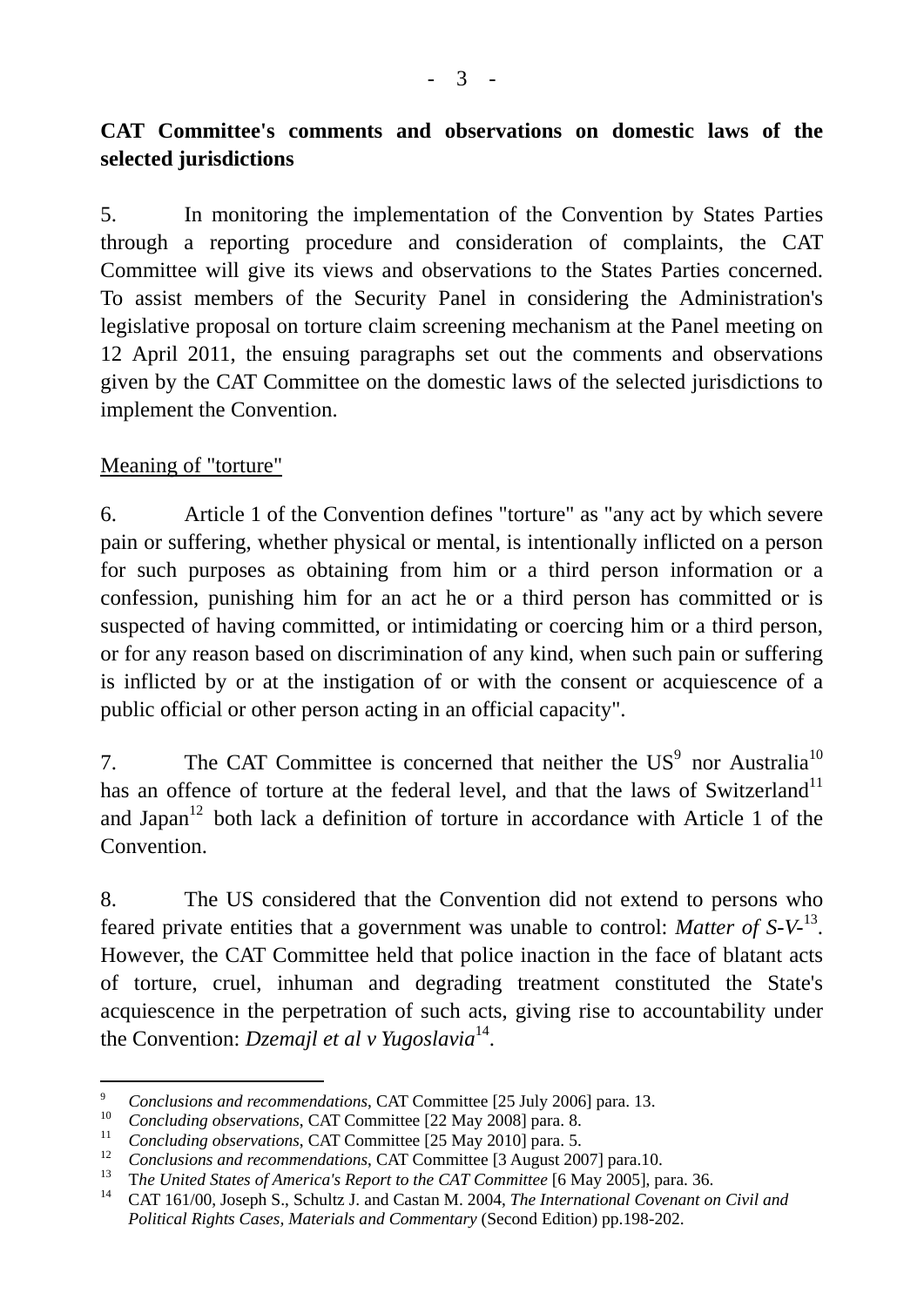Article 3 – Non-refoulement

9. The principle of non-refoulement is reflected in Article 3 of the Convention which provides that no State Party shall expel, return or extradite a person to another State where there are substantial grounds for believing that he would be in danger of being subjected to torture. The prohibition against refoulement should be enshrined in a State Party's domestic legislation as an express and non-derogable provision<sup>15</sup>. The CAT Committee notes with concern that the 2006 Immigration Control and Refugee Recognition Act of Japan $16$  does not expressly prohibit deportation or removal to countries where there is a risk of torture.

10. While a claimant under Article 3 of the Convention has to present an arguable case of a "personal and present" danger that goes beyond mere theory or suspicion (i.e. there must be a factual basis for the claimant's position), the CAT Committee considers that the risk does not have to be "highly probable"<sup>17</sup>.

11. The US authority has held that isolated instances of mistreatment rising to the level of torture are insufficient to establish that the complainant will "more likely than not" be tortured if returned to Haiti: *Matter of J-E-*. To prevent transfers to countries where the transferees more likely than not will be tortured, the US government obtains assurances from the receiving State that it will not torture the transferee<sup>18</sup>. The CAT Committee is concerned about the reported reliance by the  $US^{19}$  and the UK<sup>20</sup> on "diplomatic assurances" (especially since 11 September 2001) in transferring or extraditing a person to another State, and the lack of transparency of such procedures including the absence of adequate judicial scrutiny and effective post-return monitoring mechanisms to assess if the assurances have been honoured.

 $\overline{a}$ 15 *Concluding observations* (Australia), CAT Committee [22 May 2008], para. 15. The prohibition of torture is accepted by the international community as a peremptory norm, i.e. an absolute value from which nobody must deviate: *R v Bow Street Metropolitan Stipendiary Magistrate, Ex p Pinochet (No* 

*<sup>3)</sup>* [1999] 2 All ER 97, 108-109.<br> *<sup>16</sup> Conclusions and recommendations*, CAT Committee [3 August 2007] para. 14(a).

<sup>&</sup>lt;sup>17</sup> CAT General Comment 1, para.  $5 - 7$ , Joseph et al 2004, pp. 233-4.

<sup>&</sup>lt;sup>18</sup> The United States of America's Report to the CAT Committee<sup>[6</sup> May 2005], paragraphs 30 and 36.

<sup>&</sup>lt;sup>19</sup> Conclusions and recommendations, CAT Committee [25 July 2006] para. 21.<br><sup>20</sup> Conclusions and recommendations, CAT Committee [10 December 2004] para.

<sup>20</sup> *Conclusions and recommendations*, CAT Committee [10 December 2004] para. 4(d).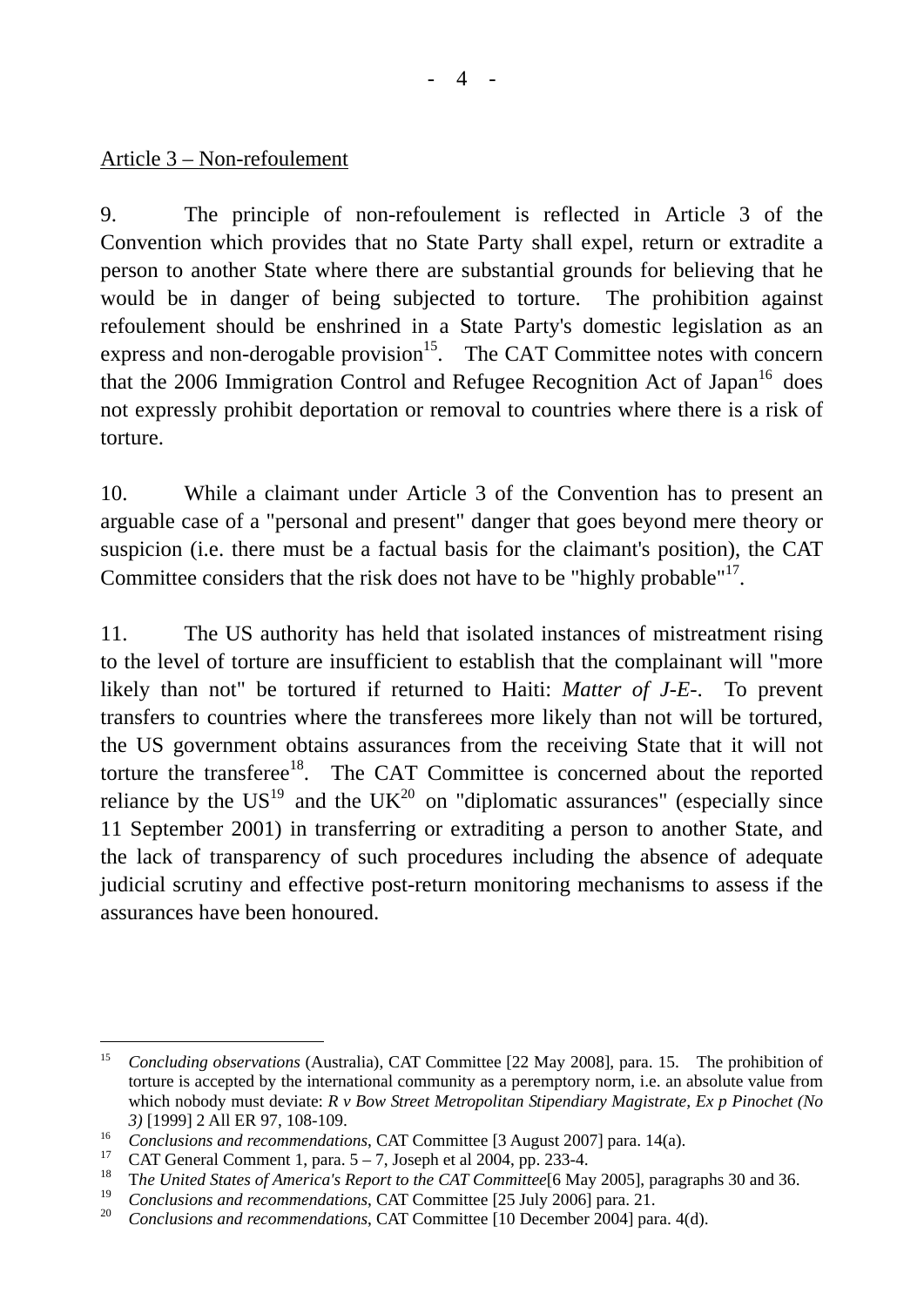12. The CAT Committee has reminded States Parties that they must not rely on diplomatic assurances as a safeguard against torture or ill-treatment where there are substantial grounds for believing that a person would be in danger of being subjected to torture or ill-treatment, and that if a State Party uses such assurances, it must provide in its next report to the CAT Committee information on:

- (a) the number of cases of extradition or removal subject to receipt of diplomatic assurances or guarantees since 11 September 2001;
- (b) its minimum requirements for such assurances or guarantees;
- (c) any subsequent monitoring it has undertaken in such cases; and
- (d) the legal enforceability of the assurances or guarantees given<sup>21</sup>.

13. Other views and observations of the CAT Committee on the implementation of Article 3 of the Convention are as follows:

- (a) States Parties must not institute procedures which automatically expel certain categories of people, or use a "list of safe countries" automatically to deny protection to persons seeking refuge or deemed to be from those countries<sup>22</sup>.
- (b) A State Party should not rely solely on its ministers' discretionary powers to meet its non-refoulement obligations under the Convention<sup>23</sup>;
- (c) A State Party must explicitly incorporate into its domestic legislation a mandatory requirement for a thorough assessment in each case of whether there are substantial grounds for believing that the claimant would be in danger of being tortured upon expulsion, return or extradition, taking into account all relevant considerations including $24$ :
	- (i) whether there is evidence of a consistent pattern of gross, flagrant or mass violations of human rights in the State to which the claimant is to be expelled, returned or extradited and whether that situation has changed;

l

<sup>21</sup> *Concluding observations* (Australia), CAT Committee [22 May 2008], para. 16.

<sup>&</sup>lt;sup>22</sup> Concluding observations (Finland) 1997, Joseph et al 2004, 9.86 at p.245.<br><sup>23</sup> *Concluding observations* (Australia), CAT Committee [22 May 2008] para. 15.<br><sup>24</sup> CAT Concrol Comment 1, para. 8, see Joseph et al 2004, p

<sup>24</sup> CAT General Comment 1, para. 8, see Joseph et al 2004, pp.234.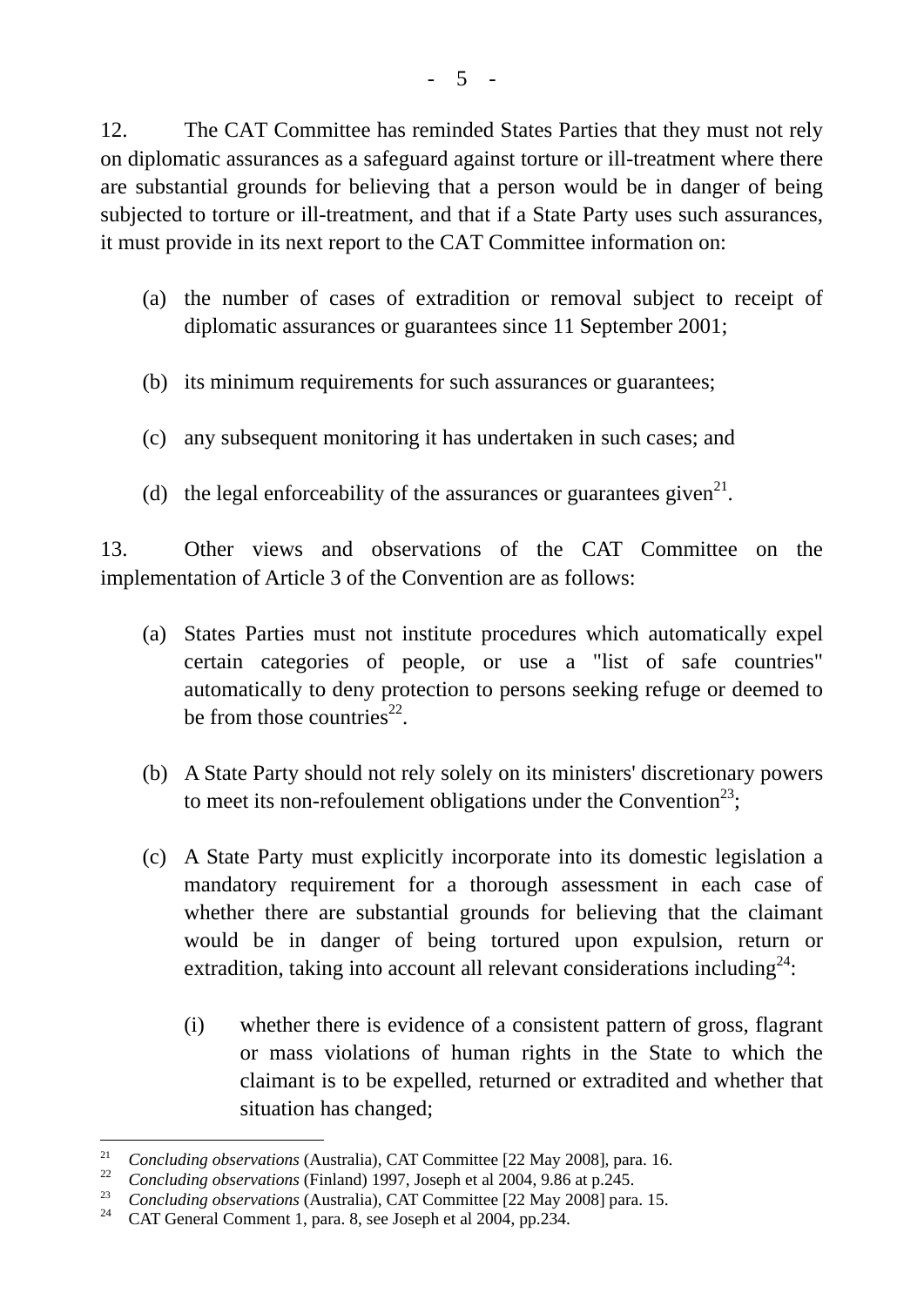- (ii) whether the complainant has been tortured or maltreated by or at the instigation of or with the acquiescence of persons acting in an official capacity in the past, especially in the recent past<sup>25</sup>;
- (iii) whether there is medical or other independent evidence to support the claimant's claim of torture or maltreatment in the past and whether there are any after-effects;
- (iv) whether the claimant has engaged in political or other activity which would make him/her particularly vulnerable to torture were he/she to be expelled, returned or extradited; and
- (v) whether there is any evidence as to the claimant's credibility and whether there are any relevant factual inconsistencies in the claimant's story<sup>26</sup>.
- (d) States Parties should allow torture claimants to challenge refoulement decisions<sup>27</sup>. Independent review bodies should be established<sup>28</sup> to provide aggrieved torture claimants with effective remedies to challenge or appeal against expulsion, repatriation or extradition orders. The execution of such orders should be suspended while the appeal/challenge is being determined $^{29}$ .

## Torture claims vs political asylum applications

14. Determinations under Article 3 of the Convention are conceptually different from issues of political asylum or refugee status under the United Nations Convention relating to the Status of Refugees 1951 (the Refugee Convention): *X v Spain* and *Mohamed v Greece<sup>30</sup>*. A finding of violation of Article 3 of the Convention by the CAT Committee does not affect the decision of a competent national authority in granting or refusing asylum: *Aemei v Switzerland*<sup>31</sup>.

 $\overline{a}$ 

<sup>&</sup>lt;sup>25</sup> In the UK, when the available evidence establishes a "reasonable likelihood" that the applicant has been tortured in his or her country, the caseworker must consider the case very carefully: *The United Kingdom's* 

*Report to the CAT Committee* [6 November 2003], para. 46.<br><sup>26</sup> The Swiss asylum appeals body has ruled that the fact that a victim was too ashamed to mention details of torture (burns on intimate parts of her body) at hearings and described them only at the appeal stage does not necessarily affect her credibility: *Switzerland's Report to the CAT Committee* [2 July 2008], para. 86.<br> *Conclusions and recommendations* (US), CAT Committee [25 July 2006] para. 20.

<sup>28</sup> *Conclusions and recommendations* (Japan), CAT Committee [3 August 2007] para.14.

<sup>29</sup> *Concluding observations* (Australia), CAT Committee [22 May 2008] para. 17; *Concluding observations* (Switzerland), CAT Committee [25 May 2010] para. 10.

<sup>&</sup>lt;sup>30</sup> CAT 23/95 and CAT 40/96, Joseph et al 2004, pp.243-4.<br><sup>31</sup> 34/95, Joseph et al 2004, p.245

<sup>31 34/95,</sup> Joseph et al 2004, p.245.